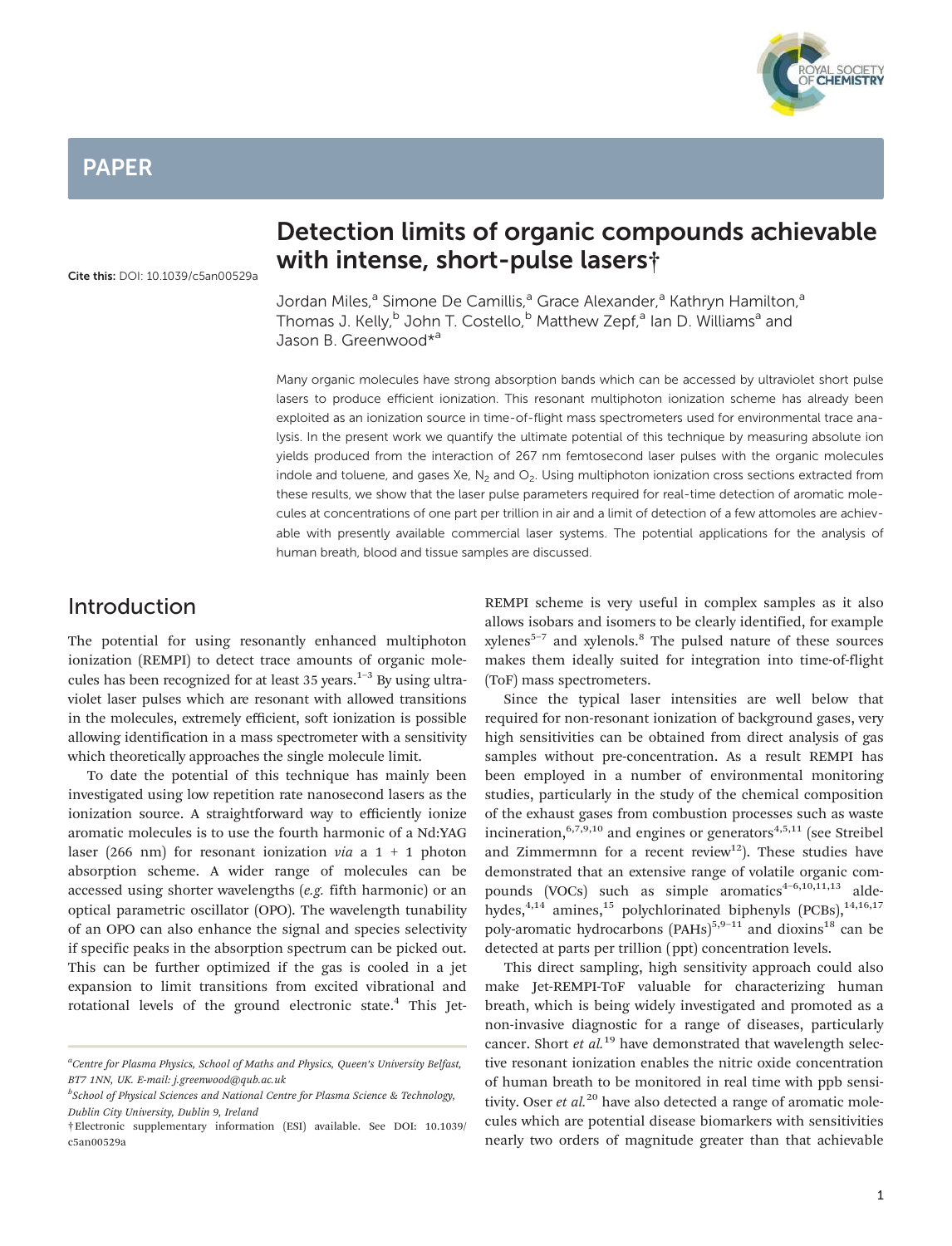with a conventional gas chromatograph-mass spectrometer (GC-MS). Given these promising preliminary results it is surprising that many more studies have not been forthcoming. This might be attributed to a reluctance to utilize lasers which are costly, bulky and require operational expertise in a medical setting.

For solid and liquid samples, ns-REMPI has also been used as an ionization source in GC-MS-ToF instruments. For instance it was shown to be superior to electron impact ionization for identifying PAHs in river water samples since there was less molecular fragmentation and better selectivity.<sup>21,22</sup> Alternatively the third harmonic of Ti:sapphire femtosecond lasers (267 nm) has also been used since it gives higher ionization efficiency for molecules with intermediate excited states possessing short lifetimes. For example, excited singlet states of dioxins undergo rapid inter-system crossings to lower lying triplet levels, but using a fs laser allows sample sizes in the femtogram range to be measured. $23-25$ 

As the size of the molecule increases, more pathways for redistribution of the excitation energy become available. As a result the ionization efficiency is expected to drop for ns lasers and there is an increased degree of fragmentation. This is due to a transition from a ladder climbing process to a ladder switching one where evolution of intermediate excited states opens up many more dissociation channels, thus emphasizing the advantage in using femtosecond pulses for more complex molecules. This was demonstrated in a study comparing the spectra and ionization yields of peptides by fs and ns lasers operating at 267 nm.<sup>26</sup> For compounds lacking conjugated double bonds, absorption bands are deeper in the UV. As a result using the fourth (200 nm) rather than the third harmonic of a Ti:sapphire laser was found to enhance the limit of detection for a large number of pesticides by up to two orders of magnitude.<sup>27</sup>

Non-resonant ionization using femtosecond lasers has also been considered for analysis of organic compounds due to the high ionization efficiency and low molecular fragmentation.<sup>28–31</sup> In the tunneling ionization regime there is a strong dependence on the ionization potential which favors ionization of the organic molecules compared with the main gases found in air. However, it is well established that ionization rates for most organic molecules are suppressed compared to atoms with similar ionization potentials.<sup>32</sup> This depends on the nature of the electronic orbital being ionized which can lead to destructive interference in the outgoing wavepackets which suppress the ionization. $33-35$  Therefore, fs lasers which are non-resonant are unlikely to achieve the highly selective ionization required to detect organic molecules at very low concentrations, but could be used in cases where very high efficiency is required, *e.g.* post-ionization in secondary ion mass spectrometry.<sup>36</sup>

Despite the fact that resonant and non-resonant multiphoton ionization offers superior efficiency, lower molecular fragmentation, and higher selectivity than other ionization sources, applications described above have been relatively limited to date. This is mainly due to the cost and expertise associated with using the high peak power lasers required for

ionization. However, short pulse laser technology has advanced beyond recognition since REMPI analysis was first proposed. In recent years there have been further dramatic developments in picosecond and femtosecond solid state and fibre lasers based on erbium and ytterbium doped materials. The very high quantum efficiencies of these compounds and the fact that they can be pumped with light emitting diodes rather than separate lasers means that these compact, turnkey and robust devices are now widely used in material processing, telecommunications, medicine and in many research applications. As a result the footprint and price of these lasers has concomitantly been falling rapidly, opening up the possibility of greater exploitation in trace chemical analysis.

In this paper we assess the merits of using commercially available high average power, short pulse lasers for detecting aromatic compounds at ultralow concentrations. We gauge the relative merits of laser parameters such as repetition rate, pulse energy, beam size, and pulse length on the ionization efficiency of analyte molecules and background gases. To compare the relative ionization efficiencies of exemplar aromatic molecules to other gases, we have measured absolute ion yields using a simple ToF device described in section 2. In section 3 we formulate the ion yields expected for the multiphoton ionization and in section 4 present the experimental ion yields produced from 267 nm, femtosecond pulse interactions with indole, toluene, Xe,  $N_2$  and  $O_2$  for a range of intensities. Although we use the organic molecules primarily as exemplars, their trace detection is of particular interest since indole has been demonstrated as a marker for stress in humans<sup>37</sup> and elevated levels of toluene in human breath have been correlated with lung cancer and smoking.<sup>38,39</sup> From these results the laser parameters required to detect 1 ppt concentrations in air are estimated in section 5. Section 6 summarizes these results and also considers the ideal laser characteristics for ultra-high sensitivity detection, the technological developments which might enhance this further, and the potential applications in medicine and trace analysis.

# Experimental setup

The ultraviolet laser pulses used to ionize various gases were produced from the third harmonic conversion of a Coherent Inc. Libra titanium:sapphire laser operating at 1 kHz. The resulting pulses had a central wavelength of 267 nm with a bandwidth of 1 nm, pulse energies of 50 μJ, and 130 fs duration (measured from cross correlation with the fundamental). To obtain ion yields as a function of the peak intensity, pulses were attenuated by rotating a half waveplate placed in front of a Glan-Laser polarizer. The pulses were focused by a spherical lens  $(f = 0.175 \text{ m})$  into the extraction region of a small, home built ToF mass spectrometer.

The interaction region of the ToF consisted of a repeller plate held at a potential of +5 kV with a 5 mm gap to an extraction plate at +4.7 kV. A glass cylinder with a resistive inner coating and 35 mm length was used to generate a uniform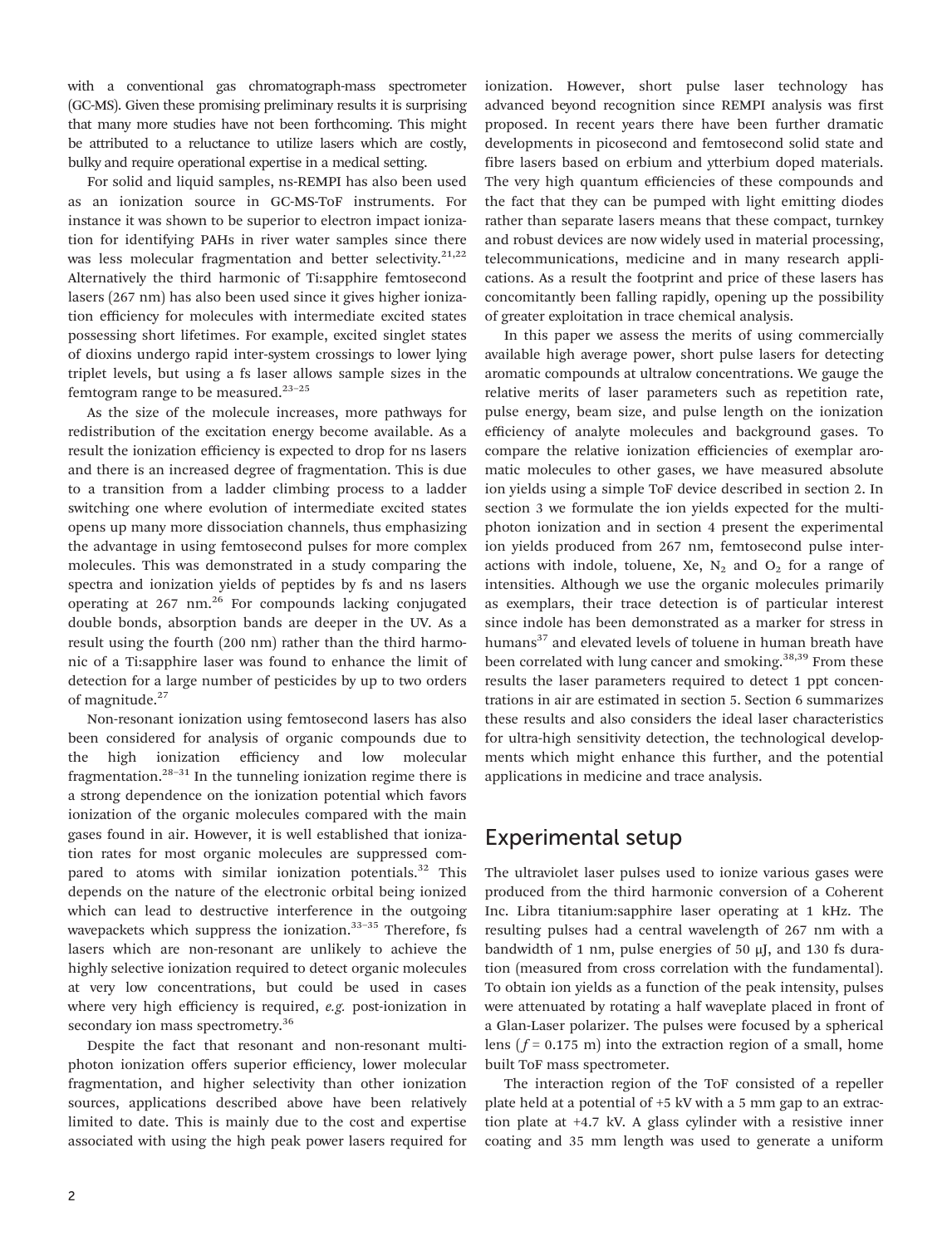electric field between the extraction plate and a grounded flight tube of 280 mm length. To measure the absolute ion yield per laser shot, a flat stainless steel disc was connected to a low noise charge sensitive amplifier (Amptek CoolFET) which had previously been calibrated absolutely.<sup>40</sup> As a result of the image charge produced by the ions as they approach this plate, the time resolution of this detector was modest but sufficient to separate the ions being studied. The acceptance aperture to the flight tube of diameter  $L = 10$  mm was much greater than the Rayleigh length  $z_0$  of the focused laser beam. To obtain single ionization yields for molecular species, dissociative ionization was included by summing the contributions from fragments as well as the parent ions.

A constant target density was achieved by flooding the chamber with the target gas. The pressure was monitored with an ion gauge and the relative densities of each gas were obtained by correcting for the ion gauge sensitivity. For  $O_2$ ,  $N_2$ and Xe standard correction factors were used, while factors for toluene and indole were derived from the ratio of their electron impact ionization cross sections (at 100 eV) to that of  $N_2$ .<sup>41,42</sup>

#### Ion yield simulations

For resonantly enhanced  $1 + 1$  ionization with photons of energy  $\hbar\omega$ , if the rate of excitation from the ground to excited state is  $\Gamma_1(I)$  and the rate of ionization from the excited state to the continuum is  $\Gamma_2(I)$  where *I* is the laser intensity, then the probability of ionization  $P_{1+1}$  after a time *t* is (see ESI†)

$$
P_{1+1} = 1 - \frac{\Gamma_2 \Gamma_1}{\Gamma_2 - \Gamma_1} \left[ \frac{1}{\Gamma_1} \exp(-\Gamma_1 t) - \frac{1}{\Gamma_2} \exp(-\Gamma_2 t) \right] \tag{1}
$$

Assuming the laser has a rectangular temporal profile of length  $\tau$ , and the intensity is sufficiently low so that  $P \ll 1$ , the ionization probability in terms of the respective cross sections  $\sigma$  is;

$$
P_{1+1}(I) = \frac{1}{2}\sigma_1\sigma_2 \left(\frac{I}{\hbar\omega}\right)^2 \tau^2
$$
 (2)

This equation assumes that the lifetime of the excited state is much longer than the laser pulse length and that its evolution during the pulse does not influence the value of  $\sigma_2$ . Depending on the strength of the excitation,  $\sigma_1$  could have values in the range  $10^{-16}$ - $10^{-20}$  cm<sup>2</sup>. Absolute values for a number of volatile organic compounds in the gas phase are available in the literature<sup>43-47</sup> or can be estimated from molar absorptivities ε *via* the following conversion

$$
\sigma_1 \text{ (cm}^2) = 3.82 \times 10^{-21} \varepsilon \text{ (l mol}^{-1} \text{ cm}^{-1}) \tag{3}
$$

Ionization cross sections are only known in a few cases, $3$ but are generally of the order of  $10^{-17}$  cm<sup>2</sup> and are not expected to change dramatically with wavelength or the rovibrational state of the excited level.

For the case of non-resonant ionization *via* N photon absorption, the ionization probability is

$$
P_{\rm N}(I) = 1 - \exp\bigg(-\sigma_{\rm N}\bigg(\frac{I}{\hbar\omega}\bigg)^{\rm N}t\bigg) \tag{4}
$$

where  $\sigma_N$  is the N photon ionization cross section (units cm<sup>2N</sup>)  $s^{N-1}$ ).

Values for  $\sigma_N$  are rarely known, but the cross section for 3 photon ionization of xenon at a wavelength of 266 nm has been calculated by Kulander *et al.*<sup>48</sup> to be  $2.5 \times 10^{-82}$  cm<sup>6</sup> s<sup>2</sup>, while McGuire *et al.*<sup>49</sup> obtained a value of  $5 \times 10^{-82}$  cm<sup>6</sup> s<sup>2</sup>. In order to estimate ionization cross sections from our experimental ion yields and to predict ion yields from hypothetical gas analysis scenarios, we consider theoretical ion yields from the interaction of the laser beam with a gas target of constant number density *n*. For a tightly focused beam with a Gaussian spatial profile and Rayleigh length  $z_0 \ll L$ , the total ion yield *Y* from a pulse of peak intensity  $I_0$  is obtained by integrating the ionization probability over the focal volume (see ESI†)

$$
Y(I_0) = \frac{nV_0}{3} \int_{I_{\min}}^{I_0} \frac{P(I)}{I} \left(\frac{I_0}{I} - 1\right)^{1/2} \left(\frac{I_0}{I} + 2\right) dI \tag{5}
$$

For a given ionization probability function *P*(*I*) (eqn (1) or (4)), this can be numerically integrated for different peak intensities. As the ionization probability approaches 1, the ion yield keeps increasing due to the increase in iso-intensity volumes which scale as *I* 3/2 (see ESI†).

For the other extreme where the laser beam area is constant over an interaction length *L* (*e.g.* an unfocussed beam) and assuming it has a full width half maximum diameter of *D*, pulse length  $\tau$ , and pulse energy  $E$ , the integrated ion yield  $Y_{N=3}$  from this interaction is determined to be (see ESI†)

$$
Y_3 = \frac{16(\ln 2)^2 \ln \sigma_3 E^3}{3\pi^2 (\hbar \omega)^3 D^4} \frac{E^3}{\tau^2}
$$
 (6)

By similar analysis the yield from resonant  $1 + 1$  ionization is;

$$
Y_{1+1} = \frac{(\ln 2)\text{Ln}\sigma_1\sigma_2}{(\hbar\omega)^2 \pi D^2} E^2
$$
 (7)

### Results

The Xe<sup>+</sup> ion yield generated per laser pulse at the focus of the beam, normalized to an absolute gas pressure of  $10^{-7}$  mbar, as a function of peak intensity  $I_0$  is shown in Fig. 1(a). Calibration of the intensity scale was obtained by using the cross section of 2.5 × 10<sup>-82</sup> cm<sup>6</sup> s<sup>2</sup> calculated by Kulander *et al.*<sup>48</sup> and fitting eqn (5) to the experimental ion yield. To extend the measurements to lower intensities ( $\sim 10^{12}$  W cm<sup>-2</sup>), data was also acquired with the laser focus shifted 18 mm off the ToF axis. These points were corrected for the increased interaction volume and included on Fig. 1(a). Trend lines are also plotted which confirm the expected  $I^{3/2}$  and  $I^3$  dependencies for Xe well above and below the saturation intensity respectively.

The yields for  $N_2$  and  $O_2$  are also shown in Fig. 1(a) having been normalized to the same target density as Xe. Similar trends are found for both but with lower yield and higher saturation intensities compared to Xe. The fact that the yield of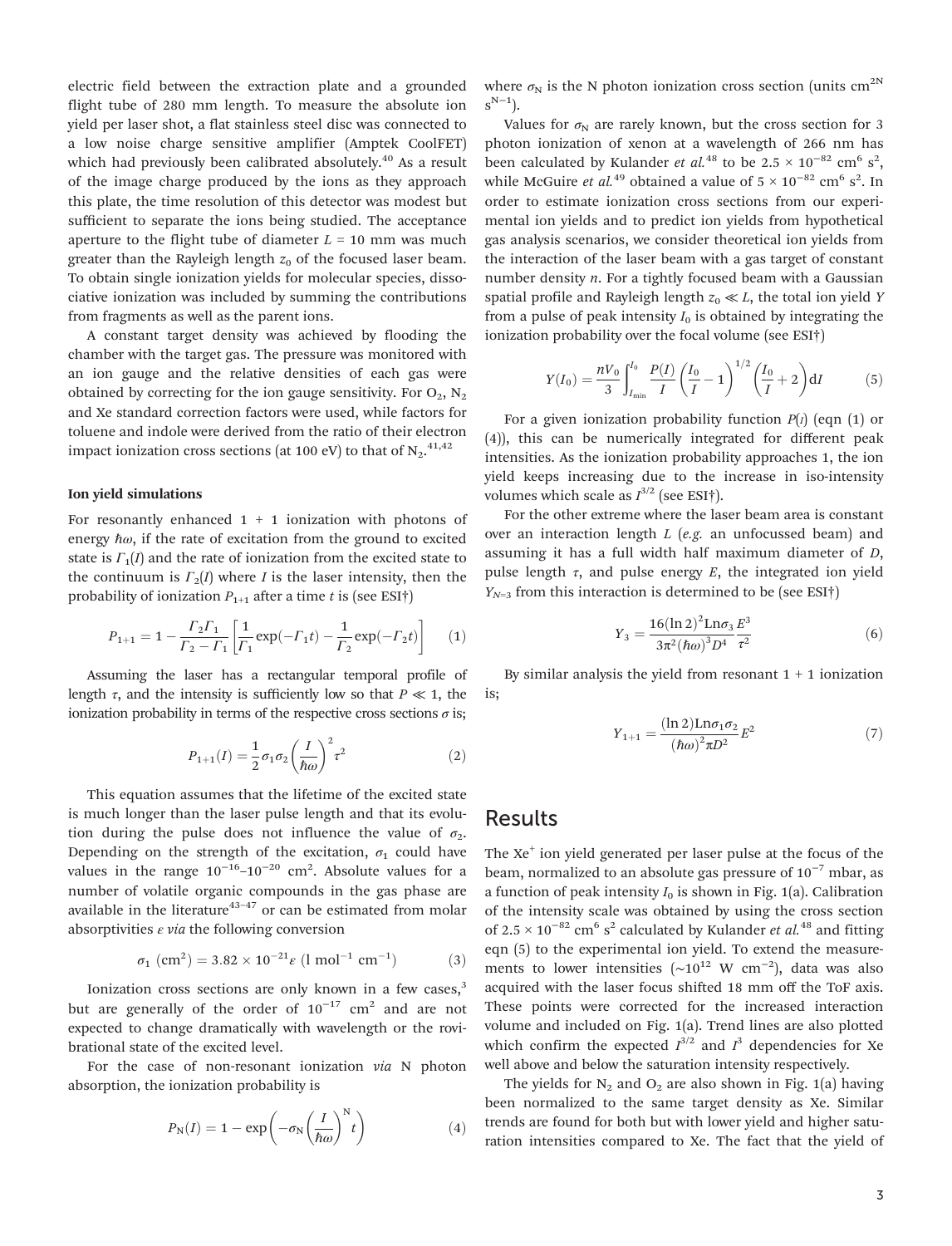

Fig. 1 Ion yield per laser shot as a function of peak pulse intensity for 130 fs, 267 nm pulses normalized to an absolute gas pressure of  $10^{-7}$ mbar. (a) Xe (black circles),  $N_2$  (red squares) and  $O_2$  (blue triangles); (b) indole (black circles) and toluene (red squares). Dashed lines show  $I^{3/2}$ trends, solid lines show (a)  $I^3$  and (b)  $I^2$  trends.

ions from  $N_2$  follows an  $I^3$  trend at low intensities is surprising given that four photons are required for ionization. This indicates the presence of strong resonances around 14 eV above the  $N_2$  ground state.<sup>50</sup> By fitting eqn (5) to the data, three photon cross sections of  $1.8 \times 10^{-83}$  cm<sup>6</sup> s<sup>2</sup> and  $3.5 \times 10^{-84}$  $\text{cm}^6 \text{ s}^2$  for  $\text{O}_2$  and  $\text{N}_2$  were derived with an uncertainty of 40%.

As indole and toluene are considerably easier to ionize, the same off focus interaction geometry was used to obtain ion yields around the saturation intensity. These results are shown in Fig. 1(b) along with yields for much lower intensities

Table 1 Cross sections (cm<sup>2</sup>) used to fit the data in Fig.  $1(b)$ 

|                                        | Indole                | Toluene               |
|----------------------------------------|-----------------------|-----------------------|
| Excitation $\sigma_1$ <sup>51,52</sup> | $1.0 \times 10^{-17}$ | $1.3 \times 10^{-18}$ |
| Ionization $\sigma_2$                  | $2.0 \times 10^{-17}$ | $1.4 \times 10^{-17}$ |

obtained using an unfocussed beam (which was again corrected to account for the different interaction geometry). These results follow the expected intensity dependencies of  $I^{3/2}$  and  $I^2$  above and below saturation intensities of 2.0 × 10<sup>11</sup> W cm<sup>-2</sup> and  $4.5 \times 10^{11}$  W cm<sup>-2</sup> for indole and toluene respectively. The excitation cross section for toluene has been measured previously in the gas phase, $51$  while the value for indole can be derived from its molar absorptivity in solution.<sup>52</sup> The 0-0 transition in toluene is at 272 nm while at 267 nm absorption is strong due to a 0–1 transition corresponding to an out of plane C–H bending mode. For indole, 0–0 transitions for the  ${}^{1}L_{b}$  and  ${}^{1}L_{a}$  states are at 285 and 274 nm respectively so a range of vibrational modes are excited at  $267$  nm.<sup>53</sup> As our laser has a bandwidth of 1 nm, we use an average over the laser wavelength range to derive the excitation cross sections presented in Table 1. Using these values, estimates for the ionization cross sections which fit the experimental data are also presented in Table 1.

# **Discussion**

Let us now consider the laser pulse conditions required for real time detection of an aromatic molecule at a concentration of 1 pptv (part per trillion by volume) in air using REMPI. The ion production rate is given by eqn (7) multiplied by the laser repetition rate *R*. We make the assumption that a laser beam of full width half maximum  $D = 2$  mm crosses a gas jet of width 2 mm and a density of  $2 \times 10^{14}$  cm<sup>-3</sup> (such gas target conditions have been achieved previously<sup>54</sup>). Using toluene as an exemplar, if an ion production rate of  $10 s^{-1}$  is required for close to real time detection, then the laser must satisfy the condition;

$$
E^2 R > 0.001\tag{8}
$$

Therefore, for a laser operating at 1 kHz, a pulse energy greater than 1 mJ is required (or 0.3 mJ at 10 kHz). For the gas jet conditions described this corresponds to a limit of detection of a few attomoles.

As eqn (7) includes the assumption that any dynamics in the intermediate excited state does not alter the ionization probability, there is no dependence on the pulse length. However, this is not the case when we consider the yield of ions from air given by eqn (6). If we impose the constraint that the rate of ions generated from  $O_2$  and  $N_2$  must be no more than  $10^4$  s<sup>-1</sup> in order to avoid detector saturation, the cross sections obtained in section 3 give the following condition;

$$
\tau^2 > 10^{-17} E^3 R \tag{9}
$$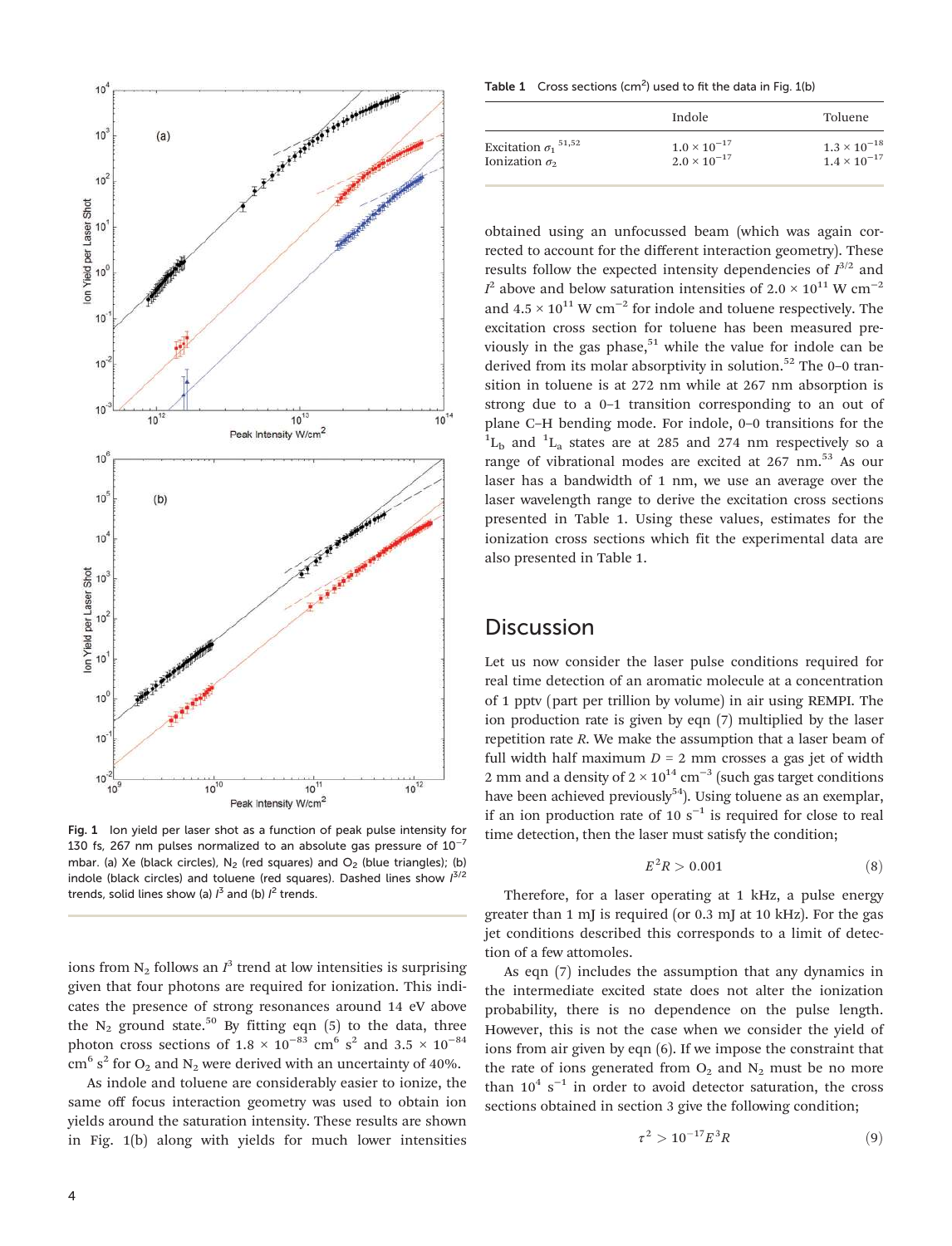which for a 1 kHz repetition rate, means the pulse length must be greater than 10 ps.

These laser conditions are readily satisfied by current solidstate laser systems based on Ti:sapphire (800 nm), Nd:YAG (1064 nm) or ytterbium doped crystals (1028 nm). Assuming 10% conversion of the fundamental into the  $3<sup>rd</sup>$  (266/7 nm) or 4<sup>th</sup> harmonic (257 nm) respectively, a laser producing 10 mJ, >10 ps pulses at 1 kHz (10 W) would be capable of detecting toluene at the pptv level or sub pptv for indole in real time. While these types of laser systems are still mostly found in research labs, user friendly short pulse fibre and disc laser systems are approaching similar specifications.<sup>55</sup> With further optimization of the laser–gas interaction geometry<sup>56</sup> which could include multiple reflections of the laser through the target, these detection sensitivities could be reached with current commercial lasers which are compact, rugged, and modestly priced.

## **Conclusions**

By measuring the ion yields of several gases irradiated with femtosecond laser pulses at a wavelength of 267 nm, we have measured single and multiphoton ionization cross sections for some exemplar gases. With these values we show that for aromatic organic molecules which are resonant at this wavelength, attomole detection limits can be achieved with ionization rates exceeding that of  $N_2$  and  $O_2$  sufficiently to facilitate real-time detection in air at 1 pptv concentrations. This could be achieved with currently available kHz picosecond laser systems producing energies of several mJ per pulse. As many of the organic molecules have chromophores which absorb in this wavelength range, particularly those of interest for health monitoring, this sensitivity of detection could open up trace detection of new biomarkers in breath, blood and biopsy analysis. As most drugs are also resonant at these wavelengths, there is further potential for applications in pharmacokinetics.<sup>57</sup>

Other organic molecules which absorb more weakly in this wavelength range will naturally require higher concentrations for identification. However, for ketones with excitation cross sections around  $5 \times 10^{-20}$  cm<sup>2</sup> at 267 nm,<sup>58</sup> this would still be an impressive 25 pptv. Alternatively shorter wavelengths available using the next laser harmonic (200, 206 or 213 nm) would enable resonant 1 + 1 ionization of most organic molecules. For those molecules with excited states which decay on ultrafast timescales, higher limits of detection can also be expected as the ionization is not as efficient. However, this can be mitigated through the use of femtosecond pulses, $^{23}$  albeit higher concentration levels would be required since ionization of the background gas will be more efficient.

Ultimately, the ideal laser system would be one which can produce wavelength tuneable picosecond pulses. A 10 ps pulse at 267 nm can in principal support a bandwidth of 2  $cm^{-1}$ (0.01 nm), which can easily resolve vibrational structure in the absorption spectrum. Selection of absorption maxima would enhance the sensitivity, but by scanning the wavelength a two dimensional spectrum (mass *vs.* wavelength) could also be generated. This would be particularly valuable for identifying compounds in very complex mixtures, including isomers. $5-8$ Further discrimination in the ionization stage can also be obtained using a two color scheme, as has been demonstrated in nitric oxide.<sup>19</sup>

By using circularly polarized pulses, this selectivity could be extended to identifying enantiomers through circular dichroism in the ion yields as has been demonstrated in some exemplar molecules.59–<sup>63</sup> Although this will be hard to achieve in practice as the circular dichroism is typically very small, the sensitivity would far outstrip conventional chiral detection methods. Given the prevalence of chirality in biological molecules and therapeutic drugs, a chiral-REMPI analysis instrument would be a powerful analytical tool.

In conclusion, with the rapid advances in laser technology, the opportunity for more widespread use of short pulse lasers combined with mass spectrometry for very high sensitivity trace analysis is becoming possible, particularly for health related applications. While the use of such lasers in bed-side monitoring devices is unlikely, there is potential for off-line analysis of breath, fluid or tissue samples which would offer much higher sensitivity than any other currently available analytical techniques.

# Acknowledgements

This work was supported by the STFC Laser Loan Scheme, the Leverhulme Trust (grant RPG-2012–735), the UK's Engineering and Physical Sciences Research Council (grant EP/M001644/1). GA is supported by EPSRC's Doctoral Training Grant scheme, JM by the Northern Ireland Department of Employment and Learning. The participation of TJK and JTC was made possible by Science Foundation Ireland Grant no. 12/IA/1742.

# Notes and references

- 1 U. Boesl, H. J. Neusser and E. W. Schlag, *Z. Naturforsch., A: Phys. Sci.*, 1978, A33, 1546–1548.
- 2 L. Zandee and R. B. Bernstein, *J. Chem. Phys.*, 1979, 71, 1359–1371.
- 3 U. Boesl, H. J. Neusser and E. W. Schlag, *Chem. Phys.*, 1981, 55, 193–204.
- 4 U. Boesl, *J. Mass Spectrom.*, 2000, 35, 289–304.
- 5 L. Oudejans, A. Tuati and B. K. Gullett, *Anal. Chem.*, 2004, 76, 2517–2524.
- 6 H. Oser, R. Thanner and H.-H. Grotheer, *Chemosphere*, 1998, 31, 2361–2374.
- 7 M. Nomayo, R. Thanner and H.-H. Grotheer, *Appl. Phys. B*, 2000, 71, 681–687.
- 8 H. Tsukatani, H. Okudaira, T. Uchimura and T. Imasaka, *Anal. Sci.*, 2009, 25, 599.
- 9 B. K. Gullett, L. Oudejans, D. Tabor, A. Touati and S. Ryan, *Environ. Sci. Technol.*, 2012, 46, 923–928.